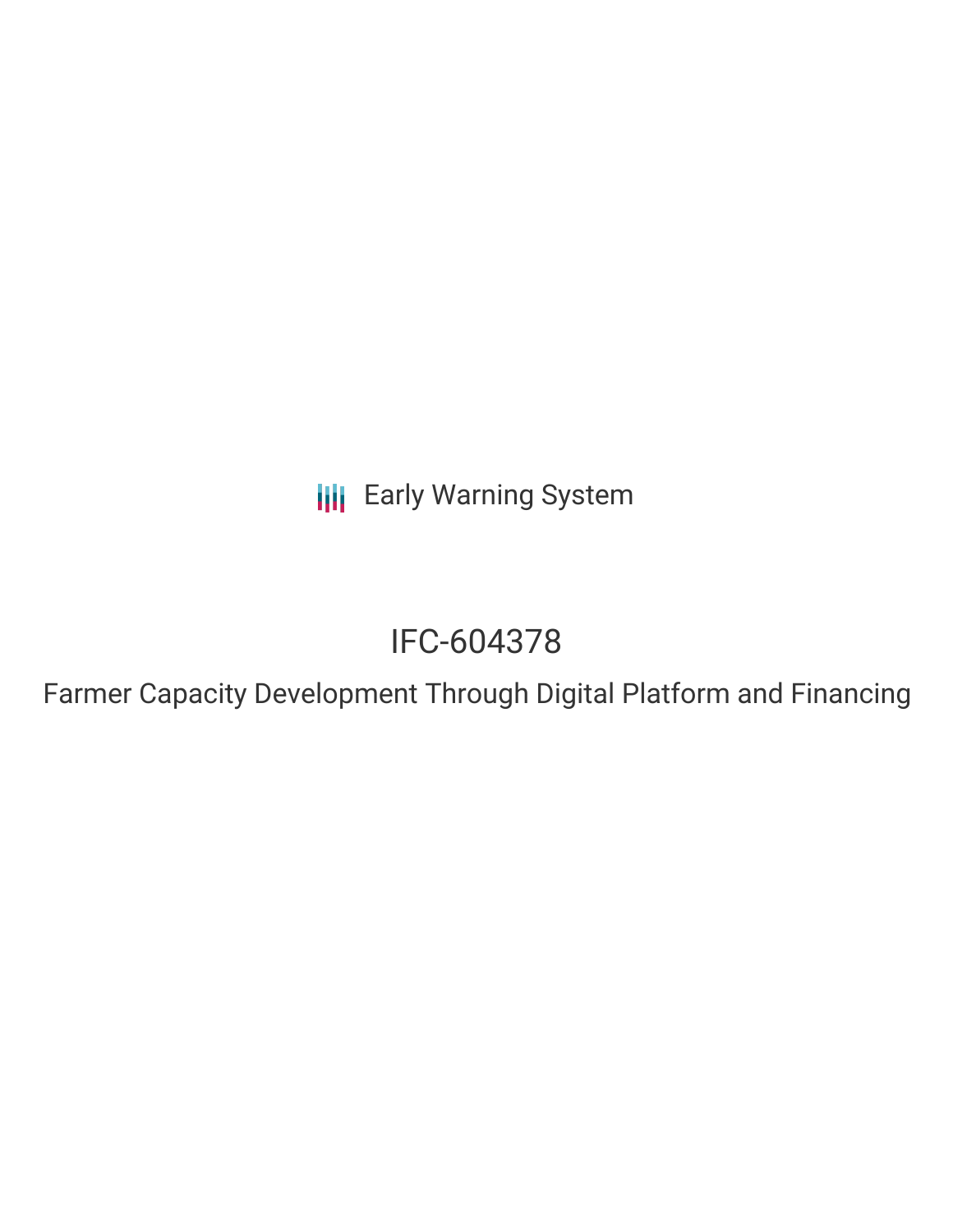

### **Quick Facts**

| <b>Countries</b>              | Indonesia                                    |
|-------------------------------|----------------------------------------------|
| <b>Financial Institutions</b> | International Finance Corporation (IFC)      |
| <b>Status</b>                 | Active                                       |
| <b>Bank Risk Rating</b>       | U                                            |
| <b>Voting Date</b>            | 2020-04-02                                   |
| <b>Sectors</b>                | Agriculture and Forestry, Industry and Trade |
| <b>Investment Type(s)</b>     | <b>Advisory Services</b>                     |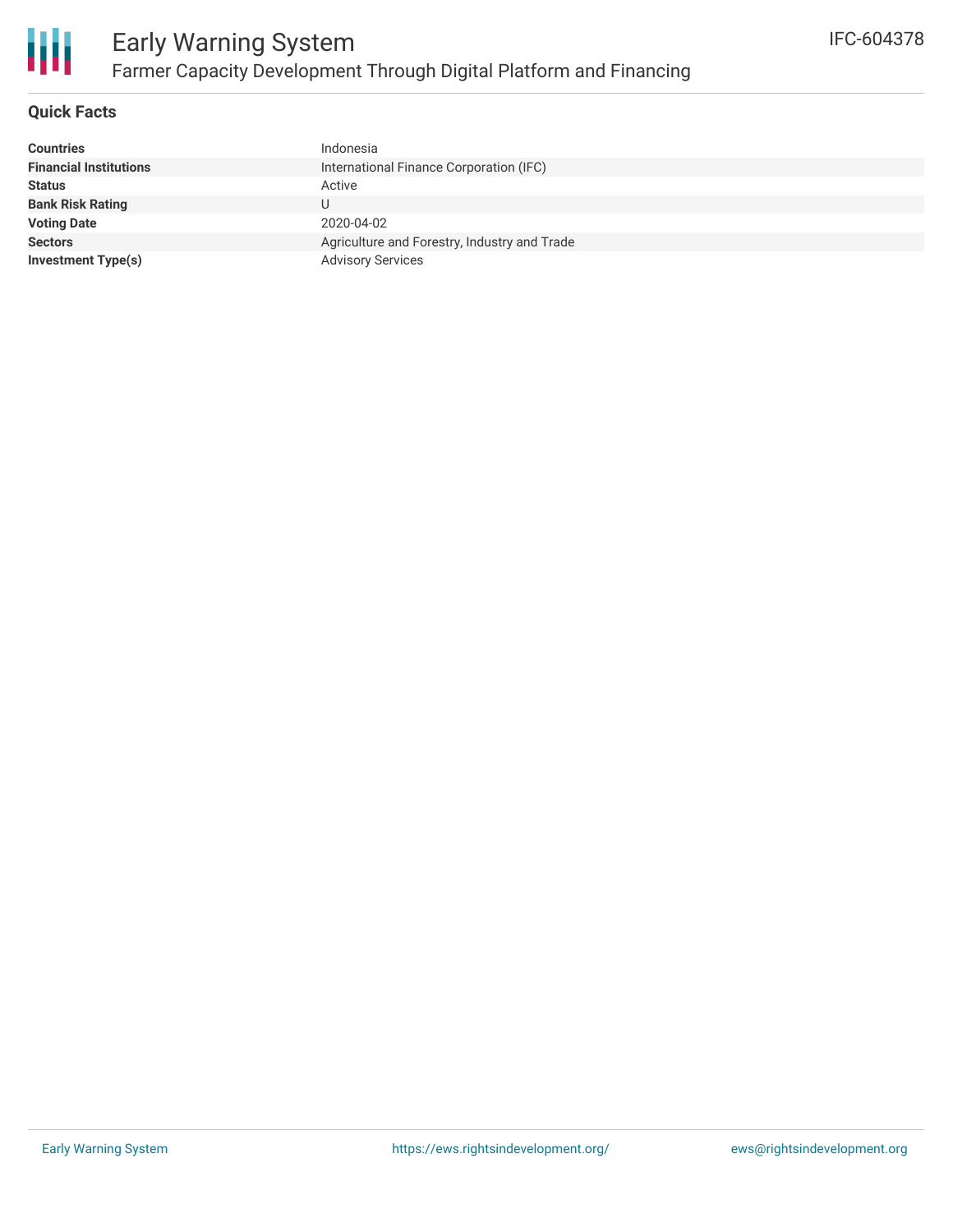

# **Project Description**

According to the bank document "the project is expected to run for three years and three months (April 2020-June 2023) and is comprised of two interrelated components as described below. Gender-specific activities are included in both project components which reflects number of women participation in the activities.

COMPONENT 1: Improving access to extension services through digital farmer training platform and establishment of farmerled facilitators.

COMPONENT 2: Testing digital financial services model to improve the quality of farm inputs by financing farmers and leveraging an agri off-taker's sourcing channels.

The project is currently partnering with one Fintech company who has a core business in agribusiness lending and already integrate their farmer financing scheme with fertilizer and farm input companies. The model will be gradually scaled overtime to other regions based on positive outcomes".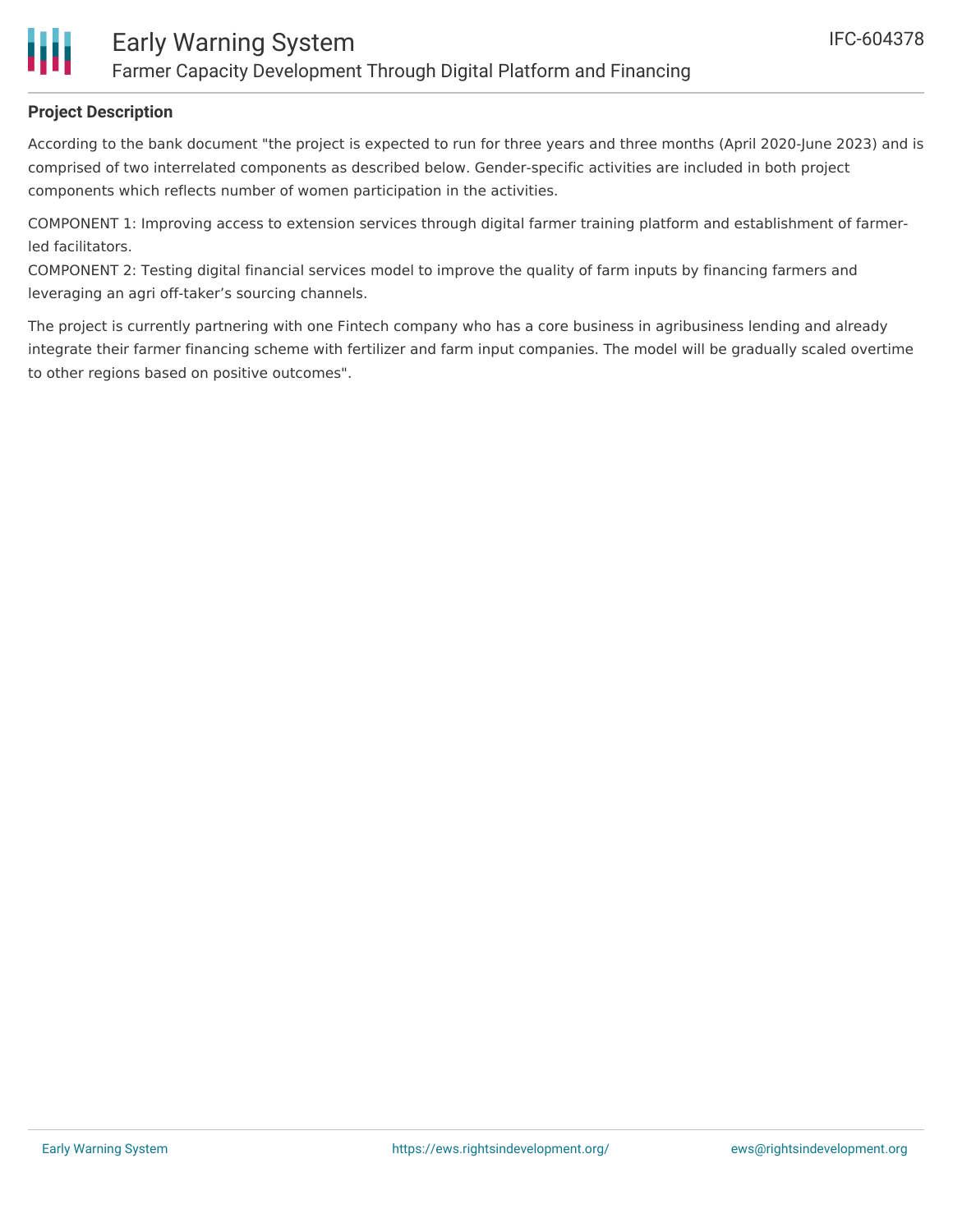

# Early Warning System Farmer Capacity Development Through Digital Platform and Financing

#### **Investment Description**

• International Finance Corporation (IFC)